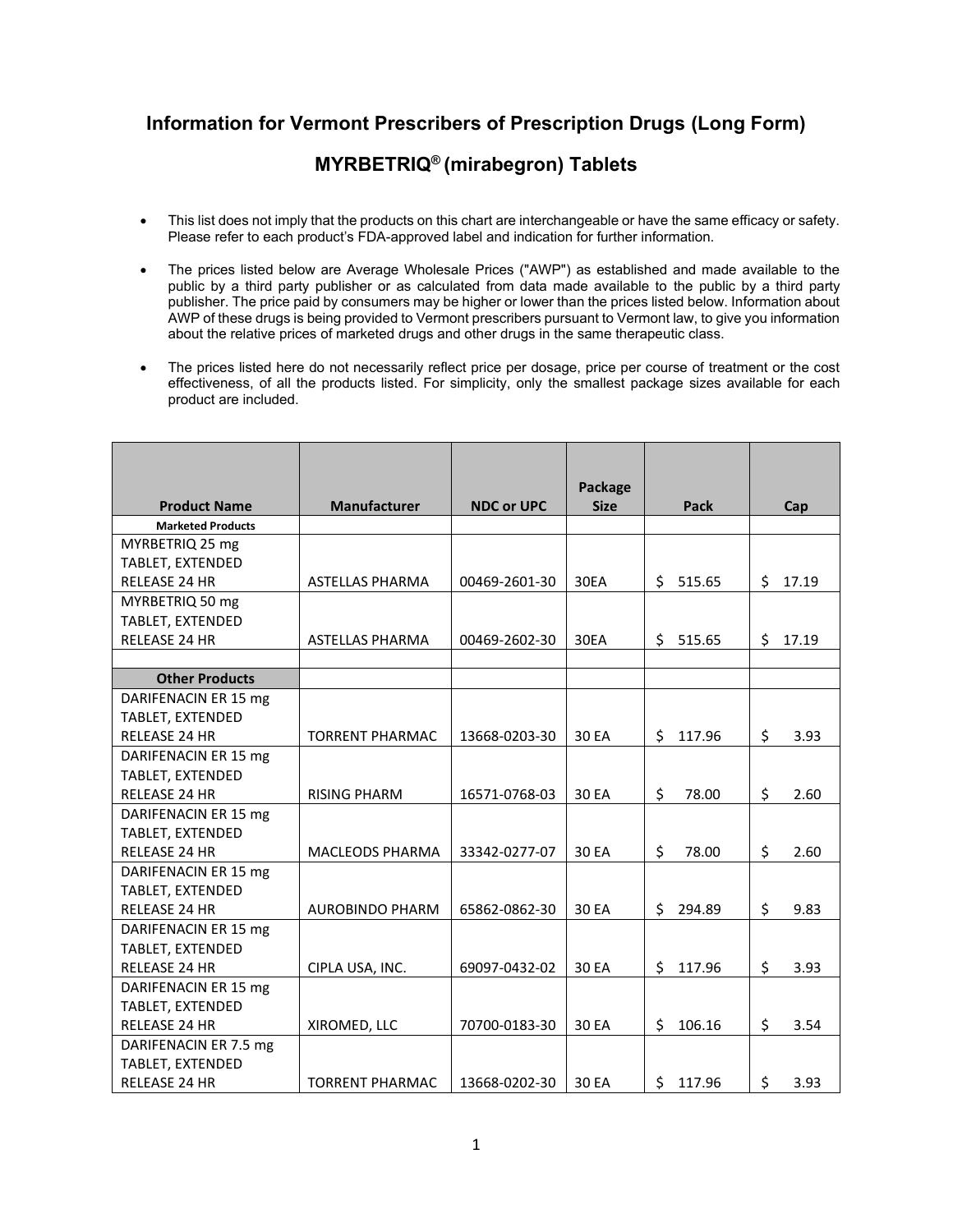| DARIFENACIN ER 7.5 mg        |                        |               |        |              |             |
|------------------------------|------------------------|---------------|--------|--------------|-------------|
| TABLET, EXTENDED             |                        |               |        |              |             |
| RELEASE 24 HR                | <b>RISING PHARM</b>    | 16571-0767-03 | 30 EA  | \$<br>78.00  | \$<br>2.60  |
| DARIFENACIN ER 7.5 mg        |                        |               |        |              |             |
| TABLET, EXTENDED             |                        |               |        |              |             |
| RELEASE 24 HR                | <b>MACLEODS PHARMA</b> | 33342-0276-07 | 30 EA  | \$<br>78.00  | \$<br>2.60  |
| DARIFENACIN ER 7.5 mg        |                        |               |        |              |             |
| TABLET, EXTENDED             |                        |               |        |              |             |
| RELEASE 24 HR                | <b>AUROBINDO PHARM</b> | 65862-0861-30 | 30 EA  | \$<br>294.89 | \$<br>9.83  |
| DARIFENACIN ER 7.5 mg        |                        |               |        |              |             |
| TABLET, EXTENDED             |                        |               |        |              |             |
| <b>RELEASE 24 HR</b>         | CIPLA USA, INC.        | 69097-0431-02 | 30 EA  | \$<br>117.96 | \$<br>3.93  |
| DARIFENACIN ER 7.5 mg        |                        |               |        |              |             |
| TABLET, EXTENDED             |                        |               |        |              |             |
| <b>RELEASE 24 HR</b>         | XIROMED, LLC           | 70700-0182-30 | 30 EA  | \$<br>106.16 | \$<br>3.54  |
| DETROL 1 mg TABLET           | PFIZER/VIATRIS         | 00009-4541-02 | 60 EA  | \$<br>540.65 | \$<br>9.01  |
| DETROL 2 mg TABLET           | PFIZER/VIATRIS         | 00009-4544-02 | 60 EA  | \$<br>554.94 | \$<br>9.25  |
| DETROL LA 2 mg CAPSULE,      |                        |               |        |              |             |
| <b>EXT RELEASE 24 HR</b>     | PFIZER/VIATRIS         | 00009-5190-01 | 30 EA  | \$<br>440.20 | \$<br>14.67 |
| DETROL LA 4 mg CAPSULE,      |                        |               |        |              |             |
| <b>EXT RELEASE 24 HR</b>     | PFIZER/VIATRIS         | 00009-5191-01 | 30 EA  | \$<br>440.20 | \$<br>14.67 |
| DITROPAN XL 10 mg            |                        |               |        |              |             |
| TABLET, EXTENDED             |                        |               |        |              |             |
| RELEASE 24 HR                | <b>JANSSEN PHARM.</b>  | 50458-0810-01 | 100 EA | \$<br>763.34 | \$<br>7.63  |
| DITROPAN XL 5 mg             |                        |               |        |              |             |
| TABLET, EXTENDED             |                        |               |        |              |             |
| RELEASE 24 HR                | <b>JANSSEN PHARM.</b>  | 50458-0805-01 | 100 EA | \$<br>762.56 | \$<br>7.63  |
| FLAVOXATE HCL 100 mg         |                        |               |        |              |             |
| <b>TABLET</b>                | PERRIGO/PADAGIS        | 00574-0115-01 | 100 EA | \$<br>132.96 | \$<br>1.33  |
| FLAVOXATE HCL 100 mg         |                        |               |        |              |             |
| <b>TABLET</b>                | PURACAP LABORAT        | 24658-0720-01 | 100 EA | \$<br>60.00  | \$<br>0.60  |
| FLAVOXATE HCL 100 mg         |                        |               |        |              |             |
| <b>TABLET</b>                | <b>EPIC PHARMA LLC</b> | 42806-0058-01 | 100 EA | \$<br>192.00 | \$<br>1.92  |
| <b>GEMTESA 75 mg TABLET</b>  | UROVANT SCIENCE        | 73336-0075-30 | 30 EA  | \$<br>550.08 | \$<br>18.34 |
| <b>OXYBUTYNIN CHLORIDE 5</b> |                        |               |        |              |             |
| mg TABLET                    | PAR PHARM.             | 00603-4975-21 | 100 EA | \$<br>58.32  | \$<br>0.58  |
| <b>OXYBUTYNIN CHLORIDE 5</b> |                        |               |        |              |             |
| mg TABLET                    | UPSHER SMITH LA        | 00832-0038-00 | 100 EA | \$<br>14.58  | \$<br>0.15  |
| <b>OXYBUTYNIN CHLORIDE 5</b> |                        |               |        |              |             |
| mg TABLET                    | MARLEX PHARM.          | 10135-0640-01 | 100 EA | \$<br>28.70  | \$<br>0.29  |
| <b>OXYBUTYNIN CHLORIDE 5</b> |                        |               |        |              |             |
| mg TABLET                    | KVK-TECH, INC.         | 10702-0201-01 | 100 EA | \$<br>10.56  | \$<br>0.11  |
| <b>OXYBUTYNIN CHLORIDE 5</b> |                        |               |        |              |             |
| mg TABLET                    | HERITAGE PHARMA        | 14539-0653-01 | 100 EA | \$<br>28.20  | \$<br>0.28  |
| <b>OXYBUTYNIN CHLORIDE 5</b> |                        |               |        |              |             |
| mg TABLET                    | <b>TEVA USA</b>        | 50111-0456-01 | 100 EA | \$<br>52.49  | \$<br>0.52  |
| <b>OXYBUTYNIN CHLORIDE 5</b> |                        |               |        |              |             |
| mg TABLET                    | TRUPHARMA, LLC.        | 52817-0260-10 | 100 EA | \$<br>13.80  | \$<br>0.14  |
| <b>OXYBUTYNIN CHLORIDE 5</b> |                        |               |        |              |             |
| mg TABLET                    | LEADING PHARMA         | 69315-0182-01 | 100 EA | \$<br>12.00  | \$<br>0.12  |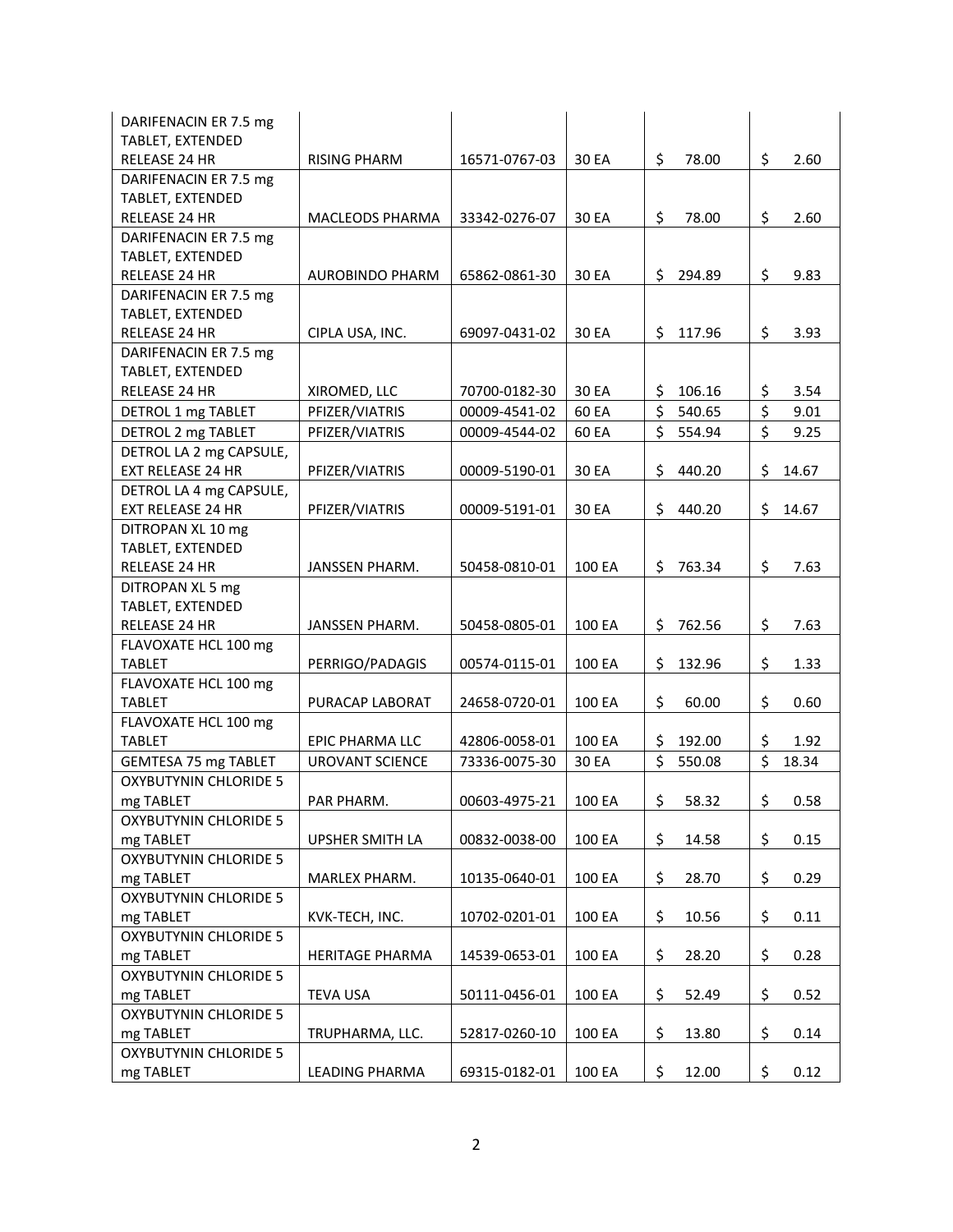| <b>OXYBUTYNIN CHLORIDE 5</b>  |                        |               |        |              |            |
|-------------------------------|------------------------|---------------|--------|--------------|------------|
| mg TABLET                     | <b>NOVITIUM PHARMA</b> | 70954-0005-10 | 100 EA | \$<br>14.10  | \$<br>0.14 |
| <b>OXYBUTYNIN CHLORIDE 5</b>  |                        |               |        |              |            |
| mg TABLET                     | EYWA PHARMA INC        | 71930-0051-12 | 100 EA | \$<br>49.20  | \$<br>0.49 |
| <b>OXYBUTYNIN CHLORIDE</b>    |                        |               |        |              |            |
| ER 10 mg TABLET,              |                        |               |        |              |            |
| <b>EXTENDED RELEASE 24 HR</b> | MARLEX PHARM.          | 10135-0610-01 | 100 EA | \$<br>95.40  | \$<br>0.95 |
| <b>OXYBUTYNIN CHLORIDE</b>    |                        |               |        |              |            |
| ER 10 mg TABLET,              |                        |               |        |              |            |
| <b>EXTENDED RELEASE 24 HR</b> | <b>ACCORD HEALTHCA</b> | 16729-0318-01 | 100 EA | \$<br>60.00  | \$<br>0.60 |
| <b>OXYBUTYNIN CHLORIDE</b>    |                        |               |        |              |            |
| ER 10 mg TABLET,              |                        |               |        |              |            |
| <b>EXTENDED RELEASE 24 HR</b> | AJANTA PHARMA L        | 27241-0156-04 | 100 EA | \$<br>60.00  | \$<br>0.60 |
| <b>OXYBUTYNIN CHLORIDE</b>    |                        |               |        |              |            |
| ER 10 mg TABLET,              |                        |               |        |              |            |
| <b>EXTENDED RELEASE 24 HR</b> | KREMERS/LANNETT        | 62175-0271-37 | 100 EA | \$<br>88.87  | \$<br>0.89 |
| <b>OXYBUTYNIN CHLORIDE</b>    |                        |               |        |              |            |
| ER 10 mg TABLET,              |                        |               |        |              |            |
| <b>EXTENDED RELEASE 24 HR</b> | <b>RISING PHARM</b>    | 64980-0210-01 | 100 EA | \$<br>21.60  | \$<br>0.22 |
| <b>OXYBUTYNIN CHLORIDE</b>    |                        |               |        |              |            |
| ER 10 mg TABLET,              |                        |               |        |              |            |
| <b>EXTENDED RELEASE 24 HR</b> | AMNEAL PHARMACE        | 65162-0372-10 | 100 EA | \$<br>21.60  | \$<br>0.22 |
| <b>OXYBUTYNIN CHLORIDE</b>    |                        |               |        |              |            |
| ER 10 mg TABLET,              |                        |               |        |              |            |
| <b>EXTENDED RELEASE 24 HR</b> | ZYDUS PHARMACEU        | 68382-0256-01 | 100 EA | \$<br>64.19  | \$<br>0.64 |
| OXYBUTYNIN CHLORIDE           |                        |               |        |              |            |
| ER 10 mg TABLET,              |                        |               |        |              |            |
| <b>EXTENDED RELEASE 24 HR</b> | <b>BIONPHARMA INC.</b> | 69452-0120-20 | 100 EA | \$<br>48.00  | \$<br>0.48 |
| <b>OXYBUTYNIN CHLORIDE</b>    |                        |               |        |              |            |
| ER 10 mg TABLET,              |                        |               |        |              |            |
| <b>EXTENDED RELEASE 24 HR</b> | ADVAGEN PHARMA         | 72888-0031-01 | 100 EA | \$<br>21.60  | \$<br>0.22 |
| <b>OXYBUTYNIN CHLORIDE</b>    |                        |               |        |              |            |
| ER 15 mg TABLET,              |                        |               |        |              |            |
| <b>EXTENDED RELEASE 24 HR</b> | MARLEX PHARM.          | 10135-0611-01 | 100 EA | \$<br>114.48 | \$<br>1.14 |
| <b>OXYBUTYNIN CHLORIDE</b>    |                        |               |        |              |            |
| ER 15 mg TABLET,              |                        |               |        |              |            |
| <b>EXTENDED RELEASE 24 HR</b> | ACCORD HEALTHCA        | 16729-0319-01 | 100 EA | \$<br>60.00  | \$<br>0.60 |
| <b>OXYBUTYNIN CHLORIDE</b>    |                        |               |        |              |            |
| ER 15 mg TABLET,              |                        |               |        |              |            |
| <b>EXTENDED RELEASE 24 HR</b> | AJANTA PHARMA L        | 27241-0157-04 | 100 EA | \$<br>60.00  | \$<br>0.60 |
| <b>OXYBUTYNIN CHLORIDE</b>    |                        |               |        |              |            |
| ER 15 mg TABLET,              |                        |               |        |              |            |
| <b>EXTENDED RELEASE 24 HR</b> | KREMERS/LANNETT        | 62175-0272-37 | 100 EA | \$<br>91.10  | \$<br>0.91 |
| OXYBUTYNIN CHLORIDE           |                        |               |        |              |            |
| ER 15 mg TABLET,              |                        |               |        |              |            |
| <b>EXTENDED RELEASE 24 HR</b> | <b>RISING PHARM</b>    | 64980-0211-01 | 100 EA | \$<br>25.20  | \$<br>0.25 |
| <b>OXYBUTYNIN CHLORIDE</b>    |                        |               |        |              |            |
| ER 15 mg TABLET,              |                        |               |        |              |            |
| <b>EXTENDED RELEASE 24 HR</b> | AMNEAL PHARMACE        | 65162-0373-10 | 100 EA | \$<br>24.00  | \$<br>0.24 |
| OXYBUTYNIN CHLORIDE           |                        |               |        |              |            |
| ER 15 mg TABLET,              |                        |               |        |              |            |
| EXTENDED RELEASE 24 HR        | ZYDUS PHARMACEU        | 68382-0257-01 | 100 EA | \$<br>65.80  | \$<br>0.66 |
|                               |                        |               |        |              |            |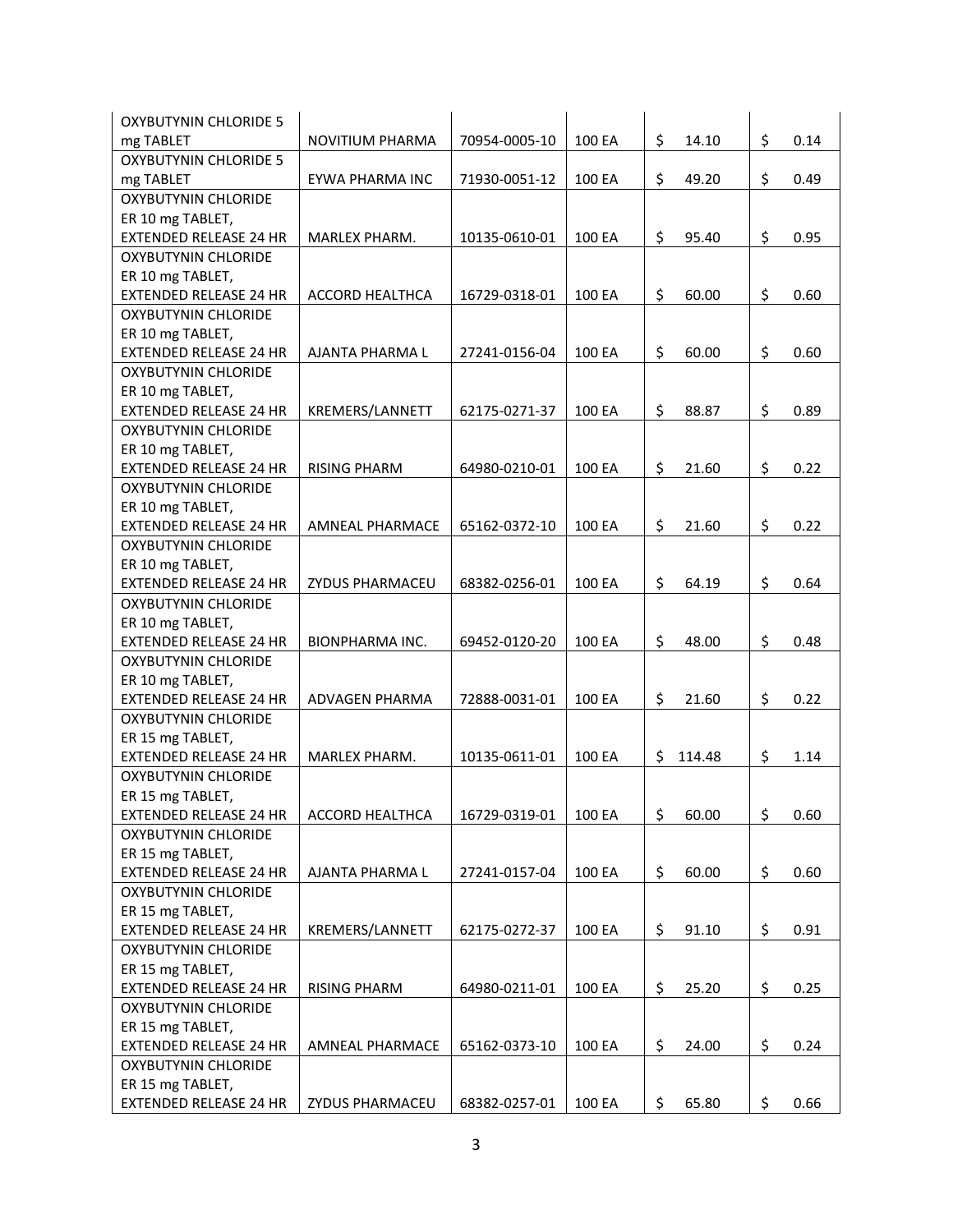| ER 15 mg TABLET,<br>\$<br>\$<br>48.00<br><b>EXTENDED RELEASE 24 HR</b><br><b>BIONPHARMA INC.</b><br>69452-0121-20<br>100 EA<br>0.48<br>OXYBUTYNIN CHLORIDE<br>ER 15 mg TABLET,<br>\$<br>\$<br><b>EXTENDED RELEASE 24 HR</b><br><b>ADVAGEN PHARMA</b><br>72888-0032-01<br>100 EA<br>22.80<br>0.23<br><b>OXYBUTYNIN CHLORIDE</b><br>ER 5 mg TABLET,<br>\$<br>\$<br>0.89<br><b>EXTENDED RELEASE 24 HR</b><br>MARLEX PHARM.<br>10135-0609-01<br>100 EA<br>89.04<br>OXYBUTYNIN CHLORIDE<br>ER 5 mg TABLET,<br>\$<br>\$<br><b>EXTENDED RELEASE 24 HR</b><br><b>ACCORD HEALTHCA</b><br>16729-0317-01<br>100 EA<br>60.00<br>0.60<br><b>OXYBUTYNIN CHLORIDE</b><br>ER 5 mg TABLET,<br>\$<br>\$<br><b>EXTENDED RELEASE 24 HR</b><br>60.00<br>0.60<br>AJANTA PHARMA L<br>27241-0155-04<br>100 EA<br><b>OXYBUTYNIN CHLORIDE</b><br>ER 5 mg TABLET,<br>\$<br>\$<br>0.89<br><b>EXTENDED RELEASE 24 HR</b><br>KREMERS/LANNETT<br>62175-0270-37<br>100 EA<br>88.79<br>OXYBUTYNIN CHLORIDE<br>ER 5 mg TABLET,<br>\$<br>\$<br><b>RISING PHARM</b><br><b>EXTENDED RELEASE 24 HR</b><br>64980-0209-01<br>100 EA<br>18.00<br>0.18<br><b>OXYBUTYNIN CHLORIDE</b><br>ER 5 mg TABLET,<br>\$<br>\$<br>AMNEAL PHARMACE<br>65162-0371-10<br>100 EA<br>19.20<br>0.19<br><b>EXTENDED RELEASE 24 HR</b><br><b>OXYBUTYNIN CHLORIDE</b><br>ER 5 mg TABLET,<br>\$<br>\$<br>ZYDUS PHARMACEU<br>68382-0255-01<br>100 EA<br>0.64<br><b>EXTENDED RELEASE 24 HR</b><br>64.13<br><b>OXYBUTYNIN CHLORIDE</b><br>ER 5 mg TABLET,<br>\$<br>\$<br><b>EXTENDED RELEASE 24 HR</b><br>BIONPHARMA INC.<br>69452-0119-20<br>100 EA<br>48.00<br>0.48<br><b>OXYBUTYNIN CHLORIDE</b><br>ER 5 mg TABLET,<br>\$<br>\$<br>EXTENDED RELEASE 24 HR<br>ADVAGEN PHARMA<br>72888-0030-01<br>100 EA<br>20.40<br>0.20<br>SOLIFENACIN SUCCINATE<br>\$<br>\$<br>10 mg TABLET<br><b>TEVA USA</b><br>00093-5264-56<br>30 EA<br>19.68<br>0.66<br>SOLIFENACIN SUCCINATE<br>\$<br>\$<br>UNICHEM PHARMAC<br>29300-0329-13<br>12.00<br>0.40<br>10 mg TABLET<br>30 EA<br>SOLIFENACIN SUCCINATE<br>\$<br>30 EA<br>370.55<br>\$<br>12.35<br>10 mg TABLET<br>AUSTARPHARMA LL<br>35561-0286-10<br>SOLIFENACIN SUCCINATE<br>\$<br>\$<br>30 EA<br>11.99<br>0.40<br>10 mg TABLET<br><b>SCIEGEN PHARMAC</b><br>50228-0428-30<br>SOLIFENACIN SUCCINATE<br>\$<br>\$<br>0.83<br>10 mg TABLET<br><b>APOTEX CORP</b><br>60505-4703-03<br>30 EA<br>24.98<br>SOLIFENACIN SUCCINATE<br>\$<br>\$<br>0.40<br>10 mg TABLET<br>ALEMBIC PHARMAC<br>62332-0193-30<br>30 EA<br>12.00<br>SOLIFENACIN SUCCINATE<br>\$<br>\$<br>10 mg TABLET<br>ASCEND LABORATO<br>67877-0528-30<br>30 EA<br>18.00<br>0.60<br>SOLIFENACIN SUCCINATE<br>\$<br>\$<br>10 mg TABLET<br>12.00<br>0.40<br><b>GLENMARK PHARMA</b><br>68462-0387-30<br>30 EA<br>SOLIFENACIN SUCCINATE | OXYBUTYNIN CHLORIDE |                        |               |       |             |            |
|--------------------------------------------------------------------------------------------------------------------------------------------------------------------------------------------------------------------------------------------------------------------------------------------------------------------------------------------------------------------------------------------------------------------------------------------------------------------------------------------------------------------------------------------------------------------------------------------------------------------------------------------------------------------------------------------------------------------------------------------------------------------------------------------------------------------------------------------------------------------------------------------------------------------------------------------------------------------------------------------------------------------------------------------------------------------------------------------------------------------------------------------------------------------------------------------------------------------------------------------------------------------------------------------------------------------------------------------------------------------------------------------------------------------------------------------------------------------------------------------------------------------------------------------------------------------------------------------------------------------------------------------------------------------------------------------------------------------------------------------------------------------------------------------------------------------------------------------------------------------------------------------------------------------------------------------------------------------------------------------------------------------------------------------------------------------------------------------------------------------------------------------------------------------------------------------------------------------------------------------------------------------------------------------------------------------------------------------------------------------------------------------------------------------------------------------------------------------------------------------------------------------------------------------------------------------------------------------------------------------------------------------------------------------------------------------------------------------------------------------------------------|---------------------|------------------------|---------------|-------|-------------|------------|
|                                                                                                                                                                                                                                                                                                                                                                                                                                                                                                                                                                                                                                                                                                                                                                                                                                                                                                                                                                                                                                                                                                                                                                                                                                                                                                                                                                                                                                                                                                                                                                                                                                                                                                                                                                                                                                                                                                                                                                                                                                                                                                                                                                                                                                                                                                                                                                                                                                                                                                                                                                                                                                                                                                                                                              |                     |                        |               |       |             |            |
|                                                                                                                                                                                                                                                                                                                                                                                                                                                                                                                                                                                                                                                                                                                                                                                                                                                                                                                                                                                                                                                                                                                                                                                                                                                                                                                                                                                                                                                                                                                                                                                                                                                                                                                                                                                                                                                                                                                                                                                                                                                                                                                                                                                                                                                                                                                                                                                                                                                                                                                                                                                                                                                                                                                                                              |                     |                        |               |       |             |            |
|                                                                                                                                                                                                                                                                                                                                                                                                                                                                                                                                                                                                                                                                                                                                                                                                                                                                                                                                                                                                                                                                                                                                                                                                                                                                                                                                                                                                                                                                                                                                                                                                                                                                                                                                                                                                                                                                                                                                                                                                                                                                                                                                                                                                                                                                                                                                                                                                                                                                                                                                                                                                                                                                                                                                                              |                     |                        |               |       |             |            |
|                                                                                                                                                                                                                                                                                                                                                                                                                                                                                                                                                                                                                                                                                                                                                                                                                                                                                                                                                                                                                                                                                                                                                                                                                                                                                                                                                                                                                                                                                                                                                                                                                                                                                                                                                                                                                                                                                                                                                                                                                                                                                                                                                                                                                                                                                                                                                                                                                                                                                                                                                                                                                                                                                                                                                              |                     |                        |               |       |             |            |
|                                                                                                                                                                                                                                                                                                                                                                                                                                                                                                                                                                                                                                                                                                                                                                                                                                                                                                                                                                                                                                                                                                                                                                                                                                                                                                                                                                                                                                                                                                                                                                                                                                                                                                                                                                                                                                                                                                                                                                                                                                                                                                                                                                                                                                                                                                                                                                                                                                                                                                                                                                                                                                                                                                                                                              |                     |                        |               |       |             |            |
|                                                                                                                                                                                                                                                                                                                                                                                                                                                                                                                                                                                                                                                                                                                                                                                                                                                                                                                                                                                                                                                                                                                                                                                                                                                                                                                                                                                                                                                                                                                                                                                                                                                                                                                                                                                                                                                                                                                                                                                                                                                                                                                                                                                                                                                                                                                                                                                                                                                                                                                                                                                                                                                                                                                                                              |                     |                        |               |       |             |            |
|                                                                                                                                                                                                                                                                                                                                                                                                                                                                                                                                                                                                                                                                                                                                                                                                                                                                                                                                                                                                                                                                                                                                                                                                                                                                                                                                                                                                                                                                                                                                                                                                                                                                                                                                                                                                                                                                                                                                                                                                                                                                                                                                                                                                                                                                                                                                                                                                                                                                                                                                                                                                                                                                                                                                                              |                     |                        |               |       |             |            |
|                                                                                                                                                                                                                                                                                                                                                                                                                                                                                                                                                                                                                                                                                                                                                                                                                                                                                                                                                                                                                                                                                                                                                                                                                                                                                                                                                                                                                                                                                                                                                                                                                                                                                                                                                                                                                                                                                                                                                                                                                                                                                                                                                                                                                                                                                                                                                                                                                                                                                                                                                                                                                                                                                                                                                              |                     |                        |               |       |             |            |
|                                                                                                                                                                                                                                                                                                                                                                                                                                                                                                                                                                                                                                                                                                                                                                                                                                                                                                                                                                                                                                                                                                                                                                                                                                                                                                                                                                                                                                                                                                                                                                                                                                                                                                                                                                                                                                                                                                                                                                                                                                                                                                                                                                                                                                                                                                                                                                                                                                                                                                                                                                                                                                                                                                                                                              |                     |                        |               |       |             |            |
|                                                                                                                                                                                                                                                                                                                                                                                                                                                                                                                                                                                                                                                                                                                                                                                                                                                                                                                                                                                                                                                                                                                                                                                                                                                                                                                                                                                                                                                                                                                                                                                                                                                                                                                                                                                                                                                                                                                                                                                                                                                                                                                                                                                                                                                                                                                                                                                                                                                                                                                                                                                                                                                                                                                                                              |                     |                        |               |       |             |            |
|                                                                                                                                                                                                                                                                                                                                                                                                                                                                                                                                                                                                                                                                                                                                                                                                                                                                                                                                                                                                                                                                                                                                                                                                                                                                                                                                                                                                                                                                                                                                                                                                                                                                                                                                                                                                                                                                                                                                                                                                                                                                                                                                                                                                                                                                                                                                                                                                                                                                                                                                                                                                                                                                                                                                                              |                     |                        |               |       |             |            |
|                                                                                                                                                                                                                                                                                                                                                                                                                                                                                                                                                                                                                                                                                                                                                                                                                                                                                                                                                                                                                                                                                                                                                                                                                                                                                                                                                                                                                                                                                                                                                                                                                                                                                                                                                                                                                                                                                                                                                                                                                                                                                                                                                                                                                                                                                                                                                                                                                                                                                                                                                                                                                                                                                                                                                              |                     |                        |               |       |             |            |
|                                                                                                                                                                                                                                                                                                                                                                                                                                                                                                                                                                                                                                                                                                                                                                                                                                                                                                                                                                                                                                                                                                                                                                                                                                                                                                                                                                                                                                                                                                                                                                                                                                                                                                                                                                                                                                                                                                                                                                                                                                                                                                                                                                                                                                                                                                                                                                                                                                                                                                                                                                                                                                                                                                                                                              |                     |                        |               |       |             |            |
|                                                                                                                                                                                                                                                                                                                                                                                                                                                                                                                                                                                                                                                                                                                                                                                                                                                                                                                                                                                                                                                                                                                                                                                                                                                                                                                                                                                                                                                                                                                                                                                                                                                                                                                                                                                                                                                                                                                                                                                                                                                                                                                                                                                                                                                                                                                                                                                                                                                                                                                                                                                                                                                                                                                                                              |                     |                        |               |       |             |            |
|                                                                                                                                                                                                                                                                                                                                                                                                                                                                                                                                                                                                                                                                                                                                                                                                                                                                                                                                                                                                                                                                                                                                                                                                                                                                                                                                                                                                                                                                                                                                                                                                                                                                                                                                                                                                                                                                                                                                                                                                                                                                                                                                                                                                                                                                                                                                                                                                                                                                                                                                                                                                                                                                                                                                                              |                     |                        |               |       |             |            |
|                                                                                                                                                                                                                                                                                                                                                                                                                                                                                                                                                                                                                                                                                                                                                                                                                                                                                                                                                                                                                                                                                                                                                                                                                                                                                                                                                                                                                                                                                                                                                                                                                                                                                                                                                                                                                                                                                                                                                                                                                                                                                                                                                                                                                                                                                                                                                                                                                                                                                                                                                                                                                                                                                                                                                              |                     |                        |               |       |             |            |
|                                                                                                                                                                                                                                                                                                                                                                                                                                                                                                                                                                                                                                                                                                                                                                                                                                                                                                                                                                                                                                                                                                                                                                                                                                                                                                                                                                                                                                                                                                                                                                                                                                                                                                                                                                                                                                                                                                                                                                                                                                                                                                                                                                                                                                                                                                                                                                                                                                                                                                                                                                                                                                                                                                                                                              |                     |                        |               |       |             |            |
|                                                                                                                                                                                                                                                                                                                                                                                                                                                                                                                                                                                                                                                                                                                                                                                                                                                                                                                                                                                                                                                                                                                                                                                                                                                                                                                                                                                                                                                                                                                                                                                                                                                                                                                                                                                                                                                                                                                                                                                                                                                                                                                                                                                                                                                                                                                                                                                                                                                                                                                                                                                                                                                                                                                                                              |                     |                        |               |       |             |            |
|                                                                                                                                                                                                                                                                                                                                                                                                                                                                                                                                                                                                                                                                                                                                                                                                                                                                                                                                                                                                                                                                                                                                                                                                                                                                                                                                                                                                                                                                                                                                                                                                                                                                                                                                                                                                                                                                                                                                                                                                                                                                                                                                                                                                                                                                                                                                                                                                                                                                                                                                                                                                                                                                                                                                                              |                     |                        |               |       |             |            |
|                                                                                                                                                                                                                                                                                                                                                                                                                                                                                                                                                                                                                                                                                                                                                                                                                                                                                                                                                                                                                                                                                                                                                                                                                                                                                                                                                                                                                                                                                                                                                                                                                                                                                                                                                                                                                                                                                                                                                                                                                                                                                                                                                                                                                                                                                                                                                                                                                                                                                                                                                                                                                                                                                                                                                              |                     |                        |               |       |             |            |
|                                                                                                                                                                                                                                                                                                                                                                                                                                                                                                                                                                                                                                                                                                                                                                                                                                                                                                                                                                                                                                                                                                                                                                                                                                                                                                                                                                                                                                                                                                                                                                                                                                                                                                                                                                                                                                                                                                                                                                                                                                                                                                                                                                                                                                                                                                                                                                                                                                                                                                                                                                                                                                                                                                                                                              |                     |                        |               |       |             |            |
|                                                                                                                                                                                                                                                                                                                                                                                                                                                                                                                                                                                                                                                                                                                                                                                                                                                                                                                                                                                                                                                                                                                                                                                                                                                                                                                                                                                                                                                                                                                                                                                                                                                                                                                                                                                                                                                                                                                                                                                                                                                                                                                                                                                                                                                                                                                                                                                                                                                                                                                                                                                                                                                                                                                                                              |                     |                        |               |       |             |            |
|                                                                                                                                                                                                                                                                                                                                                                                                                                                                                                                                                                                                                                                                                                                                                                                                                                                                                                                                                                                                                                                                                                                                                                                                                                                                                                                                                                                                                                                                                                                                                                                                                                                                                                                                                                                                                                                                                                                                                                                                                                                                                                                                                                                                                                                                                                                                                                                                                                                                                                                                                                                                                                                                                                                                                              |                     |                        |               |       |             |            |
|                                                                                                                                                                                                                                                                                                                                                                                                                                                                                                                                                                                                                                                                                                                                                                                                                                                                                                                                                                                                                                                                                                                                                                                                                                                                                                                                                                                                                                                                                                                                                                                                                                                                                                                                                                                                                                                                                                                                                                                                                                                                                                                                                                                                                                                                                                                                                                                                                                                                                                                                                                                                                                                                                                                                                              |                     |                        |               |       |             |            |
|                                                                                                                                                                                                                                                                                                                                                                                                                                                                                                                                                                                                                                                                                                                                                                                                                                                                                                                                                                                                                                                                                                                                                                                                                                                                                                                                                                                                                                                                                                                                                                                                                                                                                                                                                                                                                                                                                                                                                                                                                                                                                                                                                                                                                                                                                                                                                                                                                                                                                                                                                                                                                                                                                                                                                              |                     |                        |               |       |             |            |
|                                                                                                                                                                                                                                                                                                                                                                                                                                                                                                                                                                                                                                                                                                                                                                                                                                                                                                                                                                                                                                                                                                                                                                                                                                                                                                                                                                                                                                                                                                                                                                                                                                                                                                                                                                                                                                                                                                                                                                                                                                                                                                                                                                                                                                                                                                                                                                                                                                                                                                                                                                                                                                                                                                                                                              |                     |                        |               |       |             |            |
|                                                                                                                                                                                                                                                                                                                                                                                                                                                                                                                                                                                                                                                                                                                                                                                                                                                                                                                                                                                                                                                                                                                                                                                                                                                                                                                                                                                                                                                                                                                                                                                                                                                                                                                                                                                                                                                                                                                                                                                                                                                                                                                                                                                                                                                                                                                                                                                                                                                                                                                                                                                                                                                                                                                                                              |                     |                        |               |       |             |            |
|                                                                                                                                                                                                                                                                                                                                                                                                                                                                                                                                                                                                                                                                                                                                                                                                                                                                                                                                                                                                                                                                                                                                                                                                                                                                                                                                                                                                                                                                                                                                                                                                                                                                                                                                                                                                                                                                                                                                                                                                                                                                                                                                                                                                                                                                                                                                                                                                                                                                                                                                                                                                                                                                                                                                                              |                     |                        |               |       |             |            |
|                                                                                                                                                                                                                                                                                                                                                                                                                                                                                                                                                                                                                                                                                                                                                                                                                                                                                                                                                                                                                                                                                                                                                                                                                                                                                                                                                                                                                                                                                                                                                                                                                                                                                                                                                                                                                                                                                                                                                                                                                                                                                                                                                                                                                                                                                                                                                                                                                                                                                                                                                                                                                                                                                                                                                              |                     |                        |               |       |             |            |
|                                                                                                                                                                                                                                                                                                                                                                                                                                                                                                                                                                                                                                                                                                                                                                                                                                                                                                                                                                                                                                                                                                                                                                                                                                                                                                                                                                                                                                                                                                                                                                                                                                                                                                                                                                                                                                                                                                                                                                                                                                                                                                                                                                                                                                                                                                                                                                                                                                                                                                                                                                                                                                                                                                                                                              |                     |                        |               |       |             |            |
|                                                                                                                                                                                                                                                                                                                                                                                                                                                                                                                                                                                                                                                                                                                                                                                                                                                                                                                                                                                                                                                                                                                                                                                                                                                                                                                                                                                                                                                                                                                                                                                                                                                                                                                                                                                                                                                                                                                                                                                                                                                                                                                                                                                                                                                                                                                                                                                                                                                                                                                                                                                                                                                                                                                                                              |                     |                        |               |       |             |            |
|                                                                                                                                                                                                                                                                                                                                                                                                                                                                                                                                                                                                                                                                                                                                                                                                                                                                                                                                                                                                                                                                                                                                                                                                                                                                                                                                                                                                                                                                                                                                                                                                                                                                                                                                                                                                                                                                                                                                                                                                                                                                                                                                                                                                                                                                                                                                                                                                                                                                                                                                                                                                                                                                                                                                                              |                     |                        |               |       |             |            |
|                                                                                                                                                                                                                                                                                                                                                                                                                                                                                                                                                                                                                                                                                                                                                                                                                                                                                                                                                                                                                                                                                                                                                                                                                                                                                                                                                                                                                                                                                                                                                                                                                                                                                                                                                                                                                                                                                                                                                                                                                                                                                                                                                                                                                                                                                                                                                                                                                                                                                                                                                                                                                                                                                                                                                              |                     |                        |               |       |             |            |
|                                                                                                                                                                                                                                                                                                                                                                                                                                                                                                                                                                                                                                                                                                                                                                                                                                                                                                                                                                                                                                                                                                                                                                                                                                                                                                                                                                                                                                                                                                                                                                                                                                                                                                                                                                                                                                                                                                                                                                                                                                                                                                                                                                                                                                                                                                                                                                                                                                                                                                                                                                                                                                                                                                                                                              |                     |                        |               |       |             |            |
|                                                                                                                                                                                                                                                                                                                                                                                                                                                                                                                                                                                                                                                                                                                                                                                                                                                                                                                                                                                                                                                                                                                                                                                                                                                                                                                                                                                                                                                                                                                                                                                                                                                                                                                                                                                                                                                                                                                                                                                                                                                                                                                                                                                                                                                                                                                                                                                                                                                                                                                                                                                                                                                                                                                                                              |                     |                        |               |       |             |            |
|                                                                                                                                                                                                                                                                                                                                                                                                                                                                                                                                                                                                                                                                                                                                                                                                                                                                                                                                                                                                                                                                                                                                                                                                                                                                                                                                                                                                                                                                                                                                                                                                                                                                                                                                                                                                                                                                                                                                                                                                                                                                                                                                                                                                                                                                                                                                                                                                                                                                                                                                                                                                                                                                                                                                                              |                     |                        |               |       |             |            |
|                                                                                                                                                                                                                                                                                                                                                                                                                                                                                                                                                                                                                                                                                                                                                                                                                                                                                                                                                                                                                                                                                                                                                                                                                                                                                                                                                                                                                                                                                                                                                                                                                                                                                                                                                                                                                                                                                                                                                                                                                                                                                                                                                                                                                                                                                                                                                                                                                                                                                                                                                                                                                                                                                                                                                              |                     |                        |               |       |             |            |
|                                                                                                                                                                                                                                                                                                                                                                                                                                                                                                                                                                                                                                                                                                                                                                                                                                                                                                                                                                                                                                                                                                                                                                                                                                                                                                                                                                                                                                                                                                                                                                                                                                                                                                                                                                                                                                                                                                                                                                                                                                                                                                                                                                                                                                                                                                                                                                                                                                                                                                                                                                                                                                                                                                                                                              |                     |                        |               |       |             |            |
|                                                                                                                                                                                                                                                                                                                                                                                                                                                                                                                                                                                                                                                                                                                                                                                                                                                                                                                                                                                                                                                                                                                                                                                                                                                                                                                                                                                                                                                                                                                                                                                                                                                                                                                                                                                                                                                                                                                                                                                                                                                                                                                                                                                                                                                                                                                                                                                                                                                                                                                                                                                                                                                                                                                                                              |                     |                        |               |       |             |            |
|                                                                                                                                                                                                                                                                                                                                                                                                                                                                                                                                                                                                                                                                                                                                                                                                                                                                                                                                                                                                                                                                                                                                                                                                                                                                                                                                                                                                                                                                                                                                                                                                                                                                                                                                                                                                                                                                                                                                                                                                                                                                                                                                                                                                                                                                                                                                                                                                                                                                                                                                                                                                                                                                                                                                                              |                     |                        |               |       |             |            |
|                                                                                                                                                                                                                                                                                                                                                                                                                                                                                                                                                                                                                                                                                                                                                                                                                                                                                                                                                                                                                                                                                                                                                                                                                                                                                                                                                                                                                                                                                                                                                                                                                                                                                                                                                                                                                                                                                                                                                                                                                                                                                                                                                                                                                                                                                                                                                                                                                                                                                                                                                                                                                                                                                                                                                              |                     |                        |               |       |             |            |
|                                                                                                                                                                                                                                                                                                                                                                                                                                                                                                                                                                                                                                                                                                                                                                                                                                                                                                                                                                                                                                                                                                                                                                                                                                                                                                                                                                                                                                                                                                                                                                                                                                                                                                                                                                                                                                                                                                                                                                                                                                                                                                                                                                                                                                                                                                                                                                                                                                                                                                                                                                                                                                                                                                                                                              |                     |                        |               |       |             |            |
|                                                                                                                                                                                                                                                                                                                                                                                                                                                                                                                                                                                                                                                                                                                                                                                                                                                                                                                                                                                                                                                                                                                                                                                                                                                                                                                                                                                                                                                                                                                                                                                                                                                                                                                                                                                                                                                                                                                                                                                                                                                                                                                                                                                                                                                                                                                                                                                                                                                                                                                                                                                                                                                                                                                                                              |                     |                        |               |       |             |            |
|                                                                                                                                                                                                                                                                                                                                                                                                                                                                                                                                                                                                                                                                                                                                                                                                                                                                                                                                                                                                                                                                                                                                                                                                                                                                                                                                                                                                                                                                                                                                                                                                                                                                                                                                                                                                                                                                                                                                                                                                                                                                                                                                                                                                                                                                                                                                                                                                                                                                                                                                                                                                                                                                                                                                                              |                     |                        |               |       |             |            |
|                                                                                                                                                                                                                                                                                                                                                                                                                                                                                                                                                                                                                                                                                                                                                                                                                                                                                                                                                                                                                                                                                                                                                                                                                                                                                                                                                                                                                                                                                                                                                                                                                                                                                                                                                                                                                                                                                                                                                                                                                                                                                                                                                                                                                                                                                                                                                                                                                                                                                                                                                                                                                                                                                                                                                              |                     |                        |               |       |             |            |
|                                                                                                                                                                                                                                                                                                                                                                                                                                                                                                                                                                                                                                                                                                                                                                                                                                                                                                                                                                                                                                                                                                                                                                                                                                                                                                                                                                                                                                                                                                                                                                                                                                                                                                                                                                                                                                                                                                                                                                                                                                                                                                                                                                                                                                                                                                                                                                                                                                                                                                                                                                                                                                                                                                                                                              |                     |                        |               |       |             |            |
|                                                                                                                                                                                                                                                                                                                                                                                                                                                                                                                                                                                                                                                                                                                                                                                                                                                                                                                                                                                                                                                                                                                                                                                                                                                                                                                                                                                                                                                                                                                                                                                                                                                                                                                                                                                                                                                                                                                                                                                                                                                                                                                                                                                                                                                                                                                                                                                                                                                                                                                                                                                                                                                                                                                                                              |                     |                        |               |       |             |            |
|                                                                                                                                                                                                                                                                                                                                                                                                                                                                                                                                                                                                                                                                                                                                                                                                                                                                                                                                                                                                                                                                                                                                                                                                                                                                                                                                                                                                                                                                                                                                                                                                                                                                                                                                                                                                                                                                                                                                                                                                                                                                                                                                                                                                                                                                                                                                                                                                                                                                                                                                                                                                                                                                                                                                                              |                     |                        |               |       |             |            |
|                                                                                                                                                                                                                                                                                                                                                                                                                                                                                                                                                                                                                                                                                                                                                                                                                                                                                                                                                                                                                                                                                                                                                                                                                                                                                                                                                                                                                                                                                                                                                                                                                                                                                                                                                                                                                                                                                                                                                                                                                                                                                                                                                                                                                                                                                                                                                                                                                                                                                                                                                                                                                                                                                                                                                              |                     |                        |               |       |             |            |
|                                                                                                                                                                                                                                                                                                                                                                                                                                                                                                                                                                                                                                                                                                                                                                                                                                                                                                                                                                                                                                                                                                                                                                                                                                                                                                                                                                                                                                                                                                                                                                                                                                                                                                                                                                                                                                                                                                                                                                                                                                                                                                                                                                                                                                                                                                                                                                                                                                                                                                                                                                                                                                                                                                                                                              | 10 mg TABLET        | <b>WESTMINSTER PHA</b> | 69367-0240-03 | 30 EA | \$<br>14.03 | \$<br>0.47 |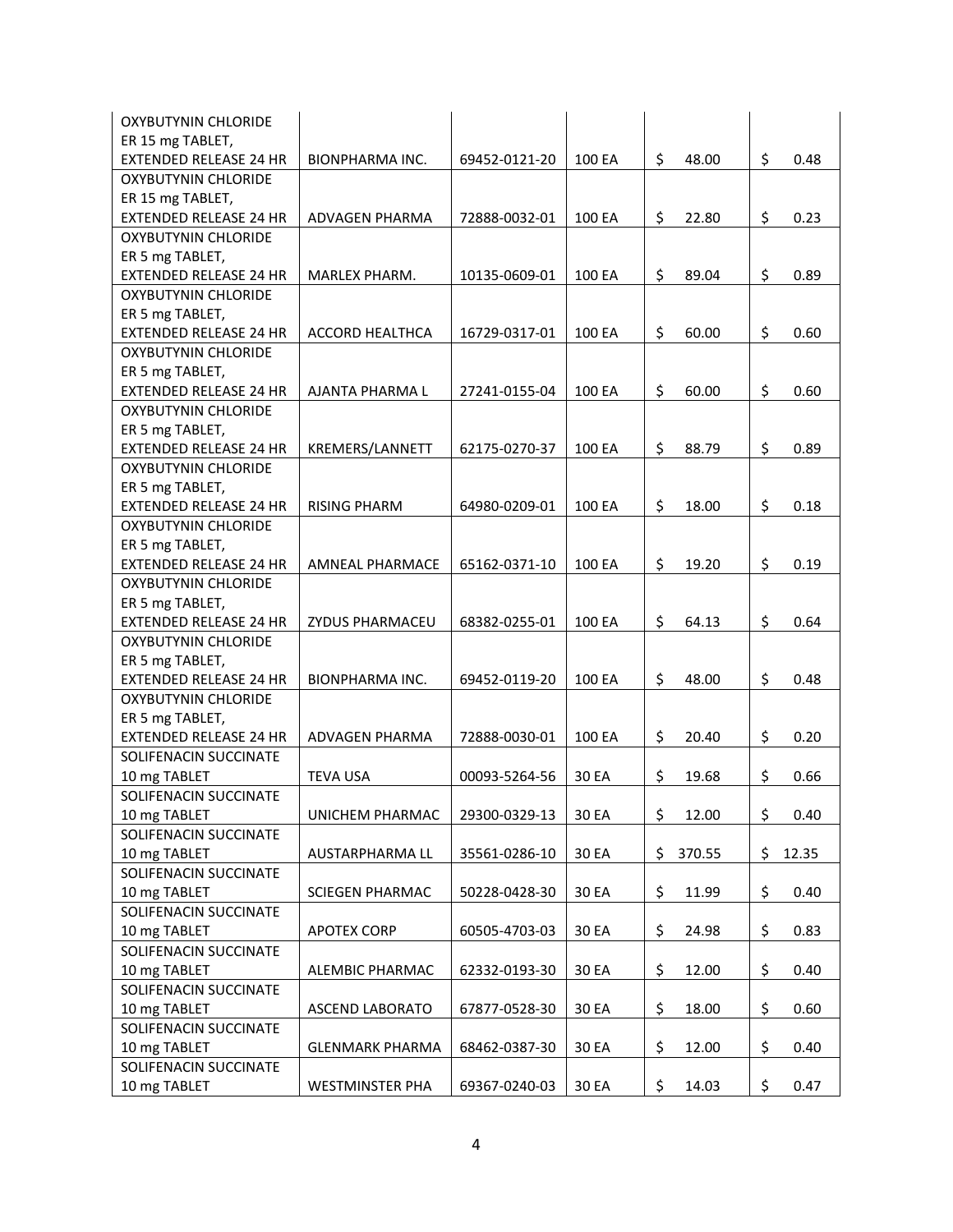| SOLIFENACIN SUCCINATE         |                        |               |       |              |             |
|-------------------------------|------------------------|---------------|-------|--------------|-------------|
| 10 mg TABLET                  | <b>WESTMINSTER PHA</b> | 69367-0296-30 | 30 EA | \$<br>14.03  | \$<br>0.47  |
| SOLIFENACIN SUCCINATE         |                        |               |       |              |             |
| 10 mg TABLET                  | NOVADOZ PHARMAC        | 72205-0021-30 | 30 EA | \$<br>12.00  | \$<br>0.40  |
| SOLIFENACIN SUCCINATE         |                        |               |       |              |             |
| 10 mg TABLET                  | CELLTRION USA,         | 72606-0010-01 | 30 EA | \$<br>17.12  | \$<br>0.57  |
| SOLIFENACIN SUCCINATE         |                        |               |       |              |             |
| 5 mg TABLET                   | <b>TEVA USA</b>        | 00093-5263-56 | 30 EA | \$<br>19.68  | \$<br>0.66  |
| SOLIFENACIN SUCCINATE         |                        |               |       |              |             |
| 5 mg TABLET                   | UNICHEM PHARMAC        | 29300-0328-13 | 30 EA | \$<br>12.00  | \$<br>0.40  |
| SOLIFENACIN SUCCINATE         |                        |               |       |              |             |
| 5 mg TABLET                   | AUSTARPHARMA LL        | 35561-0285-10 | 30 EA | \$<br>370.50 | \$<br>12.35 |
| SOLIFENACIN SUCCINATE         |                        |               |       |              |             |
| 5 mg TABLET                   | <b>SCIEGEN PHARMAC</b> | 50228-0427-30 | 30 EA | \$<br>11.99  | \$<br>0.40  |
| SOLIFENACIN SUCCINATE         |                        |               |       |              |             |
| 5 mg TABLET                   | <b>APOTEX CORP</b>     | 60505-4702-03 | 30 EA | \$<br>24.98  | \$<br>0.83  |
| SOLIFENACIN SUCCINATE         |                        |               |       |              |             |
| 5 mg TABLET                   | ALEMBIC PHARMAC        | 62332-0192-30 | 30 EA | \$<br>12.00  | \$<br>0.40  |
| SOLIFENACIN SUCCINATE         |                        |               |       |              |             |
| 5 mg TABLET                   | <b>ASCEND LABORATO</b> | 67877-0527-30 | 30 EA | \$<br>14.40  | \$<br>0.48  |
| SOLIFENACIN SUCCINATE         |                        |               |       |              |             |
| 5 mg TABLET                   | <b>GLENMARK PHARMA</b> | 68462-0386-30 | 30 EA | \$<br>12.00  | \$<br>0.40  |
| SOLIFENACIN SUCCINATE         |                        |               |       |              |             |
| 5 mg TABLET                   | <b>WESTMINSTER PHA</b> | 69367-0239-03 | 30 EA | \$<br>12.95  | \$<br>0.43  |
| SOLIFENACIN SUCCINATE         |                        |               |       |              |             |
| 5 mg TABLET                   | <b>WESTMINSTER PHA</b> | 69367-0295-30 | 30 EA | \$<br>12.95  | \$<br>0.43  |
| SOLIFENACIN SUCCINATE         |                        |               |       |              |             |
| 5 mg TABLET                   | NOVADOZ PHARMAC        | 72205-0020-30 | 30 EA | \$<br>12.00  | \$<br>0.40  |
| SOLIFENACIN SUCCINATE         |                        |               |       |              |             |
| 5 mg TABLET                   | CELLTRION USA,         | 72606-0009-01 | 30 EA | \$<br>17.12  | \$<br>0.57  |
| TOLTERODINE TARTRATE 1        |                        |               |       |              |             |
| mg TABLET                     | <b>TEVA USA</b>        | 00093-0010-06 | 60 EA | \$<br>190.61 | \$<br>3.18  |
| <b>TOLTERODINE TARTRATE 1</b> |                        |               |       |              |             |
| mg TABLET                     | <b>MYLAN</b>           | 00378-5445-91 | 60 EA | \$<br>190.61 | \$<br>3.18  |
| TOLTERODINE TARTRATE 1        |                        |               |       |              |             |
| mg TABLET                     | MARLEX PHARM.          | 10135-0706-60 | 60 EA | \$<br>33.61  | \$<br>0.56  |
| TOLTERODINE TARTRATE 1        |                        |               |       |              |             |
| mg TABLET                     | <b>RISING PHARM</b>    | 16571-0126-06 | 60 EA | \$<br>59.99  | \$<br>1.00  |
| TOLTERODINE TARTRATE 1        |                        |               |       |              |             |
| mg TABLET                     | UNICHEM PHARMAC        | 29300-0239-16 | 60 EA | \$<br>60.00  | \$<br>1.00  |
| TOLTERODINE TARTRATE 1        |                        |               |       |              |             |
| mg TABLET                     | <b>CAMBER PHARMACE</b> | 31722-0805-60 | 60 EA | \$<br>24.00  | \$<br>0.40  |
| <b>TOLTERODINE TARTRATE 1</b> |                        |               |       |              |             |
| mg TABLET                     | MACLEODS PHARMA        | 33342-0097-09 | 60 EA | \$<br>29.23  | \$<br>0.49  |
| <b>TOLTERODINE TARTRATE 1</b> |                        |               |       |              |             |
| mg TABLET                     | <b>GREENSTONE LLC.</b> | 59762-0170-06 | 60 EA | \$<br>107.22 | \$<br>1.79  |
| <b>TOLTERODINE TARTRATE 1</b> |                        |               |       |              |             |
| mg TABLET                     | ATHEM, LLC             | 73152-0026-60 | 60 EA | \$<br>60.00  | \$<br>1.00  |
| <b>TOLTERODINE TARTRATE 2</b> |                        |               |       |              |             |
| mg TABLET                     | <b>TEVA USA</b>        | 00093-0018-06 | 60 EA | \$<br>195.64 | \$<br>3.26  |
| <b>TOLTERODINE TARTRATE 2</b> |                        |               |       |              |             |
| mg TABLET                     | <b>MYLAN</b>           | 00378-5446-91 | 60 EA | \$<br>195.64 | \$<br>3.26  |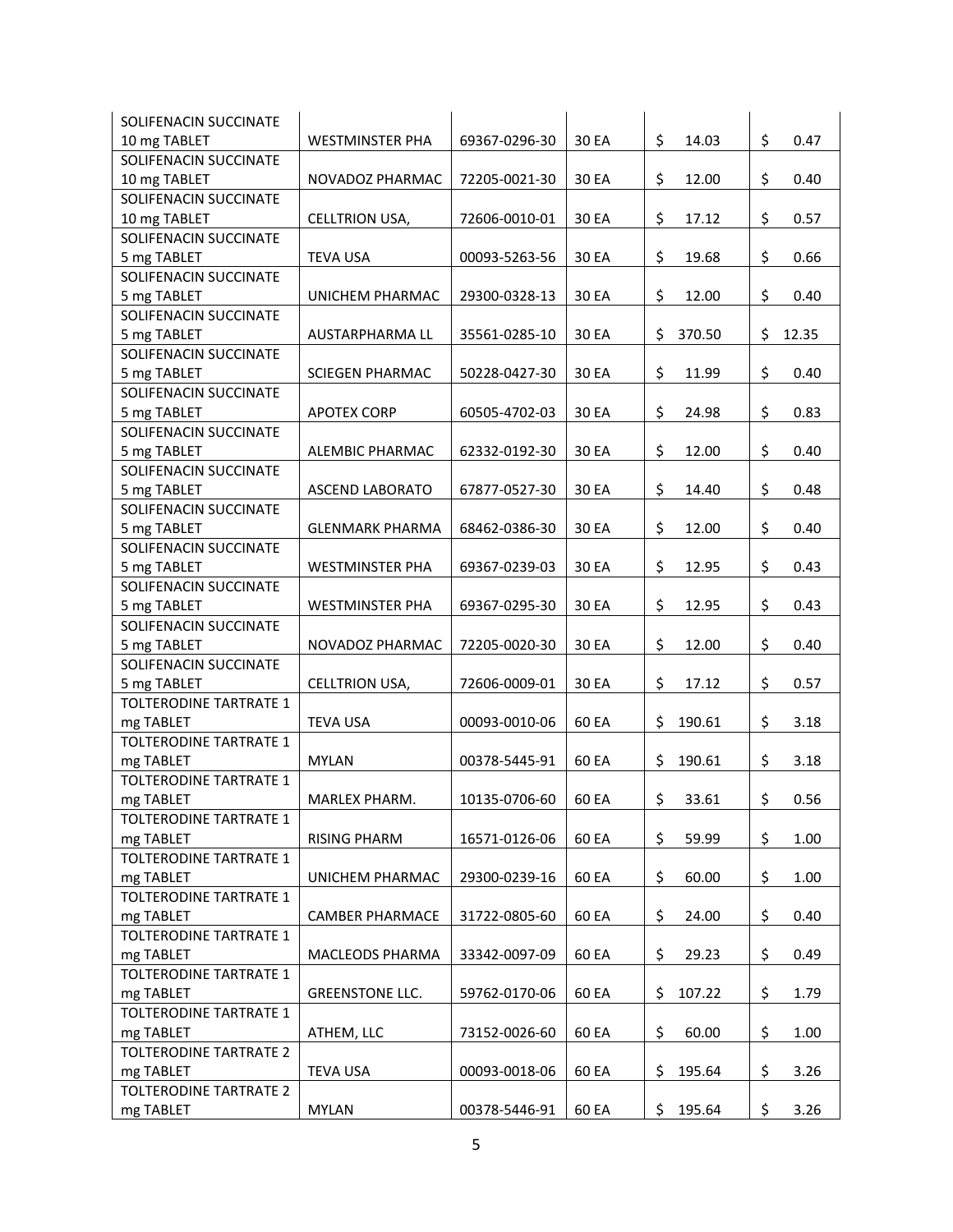| TOLTERODINE TARTRATE 2        |                        |               |       |              |            |
|-------------------------------|------------------------|---------------|-------|--------------|------------|
| mg TABLET                     | MARLEX PHARM.          | 10135-0707-60 | 60 EA | \$<br>39.61  | \$<br>0.66 |
| <b>TOLTERODINE TARTRATE 2</b> |                        |               |       |              |            |
| mg TABLET                     | <b>RISING PHARM</b>    | 16571-0127-06 | 60 EA | \$<br>59.99  | \$<br>1.00 |
| TOLTERODINE TARTRATE 2        |                        |               |       |              |            |
| mg TABLET                     | <b>UNICHEM PHARMAC</b> | 29300-0240-16 | 60 EA | \$<br>60.00  | \$<br>1.00 |
| <b>TOLTERODINE TARTRATE 2</b> |                        |               |       |              |            |
| mg TABLET                     | <b>CAMBER PHARMACE</b> | 31722-0806-60 | 60 EA | \$<br>24.00  | \$<br>0.40 |
| <b>TOLTERODINE TARTRATE 2</b> |                        |               |       |              |            |
| mg TABLET                     | <b>MACLEODS PHARMA</b> | 33342-0098-09 | 60 EA | \$<br>30.00  | \$<br>0.50 |
| <b>TOLTERODINE TARTRATE 2</b> |                        |               |       |              |            |
| mg TABLET                     | <b>GREENSTONE LLC.</b> | 59762-0800-02 | 60 EA | \$<br>110.04 | \$<br>1.83 |
| <b>TOLTERODINE TARTRATE 2</b> |                        |               |       |              |            |
| mg TABLET                     | ATHEM, LLC             | 73152-0027-60 | 60 EA | \$<br>60.00  | \$<br>1.00 |
| <b>TOLTERODINE TARTRATE</b>   |                        |               |       |              |            |
| ER 2 mg CAPSULE, EXT          |                        |               |       |              |            |
| RELEASE 24 HR                 | <b>TEVA USA</b>        | 00093-7163-56 | 30 EA | \$<br>231.43 | \$<br>7.71 |
| <b>TOLTERODINE TARTRATE</b>   |                        |               |       |              |            |
| ER 2 mg CAPSULE, EXT          |                        |               |       |              |            |
| RELEASE 24 HR                 | <b>MYLAN</b>           | 00378-3402-93 | 30 EA | \$231.17     | \$<br>7.71 |
| <b>TOLTERODINE TARTRATE</b>   |                        |               |       |              |            |
| ER 2 mg CAPSULE, EXT          |                        |               |       |              |            |
| RELEASE 24 HR                 | <b>TORRENT PHARMAC</b> | 13668-0189-30 | 30 EA | \$<br>161.82 | \$<br>5.39 |
| <b>TOLTERODINE TARTRATE</b>   |                        |               |       |              |            |
| ER 2 mg CAPSULE, EXT          |                        |               |       |              |            |
| RELEASE 24 HR                 | AJANTA PHARMA L        | 27241-0191-30 | 30 EA | \$<br>72.00  | \$<br>2.40 |
| <b>TOLTERODINE TARTRATE</b>   |                        |               |       |              |            |
| ER 2 mg CAPSULE, EXT          |                        |               |       |              |            |
| <b>RELEASE 24 HR</b>          | <b>CAMBER PHARMACE</b> | 31722-0607-30 | 30 EA | \$120.00     | \$<br>4.00 |
| <b>TOLTERODINE TARTRATE</b>   |                        |               |       |              |            |
| ER 2 mg CAPSULE, EXT          |                        |               |       |              |            |
| <b>RELEASE 24 HR</b>          | ANI PHARMACEUTI        | 43975-0322-03 | 30 EA | \$<br>24.00  | \$<br>0.80 |
| <b>TOLTERODINE TARTRATE</b>   |                        |               |       |              |            |
| ER 2 mg CAPSULE, EXT          |                        |               |       |              |            |
| RELEASE 24 HR                 | <b>GREENSTONE LLC.</b> | 59762-0047-01 | 30 EA | \$<br>91.03  | \$<br>3.03 |
| TOLTERODINE TARTRATE          |                        |               |       |              |            |
| ER 2 mg CAPSULE, EXT          |                        |               |       |              |            |
| RELEASE 24 HR                 | <b>SLATE RUN PHARM</b> | 70436-0160-04 | 30 EA | \$<br>61.61  | \$<br>2.05 |
| <b>TOLTERODINE TARTRATE</b>   |                        |               |       |              |            |
| ER 4 mg CAPSULE, EXT          |                        |               |       |              |            |
| RELEASE 24 HR                 | <b>TEVA USA</b>        | 00093-7164-56 | 30 EA | \$<br>231.43 | \$<br>7.71 |
| <b>TOLTERODINE TARTRATE</b>   |                        |               |       |              |            |
| ER 4 mg CAPSULE, EXT          |                        |               |       |              |            |
| RELEASE 24 HR                 | <b>MYLAN</b>           | 00378-3404-93 | 30 EA | \$231.17     | \$<br>7.71 |
| TOLTERODINE TARTRATE          |                        |               |       |              |            |
| ER 4 mg CAPSULE, EXT          |                        |               |       |              |            |
| RELEASE 24 HR                 | <b>TORRENT PHARMAC</b> | 13668-0190-30 | 30 EA | \$<br>161.82 | \$<br>5.39 |
| TOLTERODINE TARTRATE          |                        |               |       |              |            |
| ER 4 mg CAPSULE, EXT          |                        |               |       |              |            |
| RELEASE 24 HR                 | AJANTA PHARMA L        | 27241-0192-30 | 30 EA | \$<br>72.00  | \$<br>2.40 |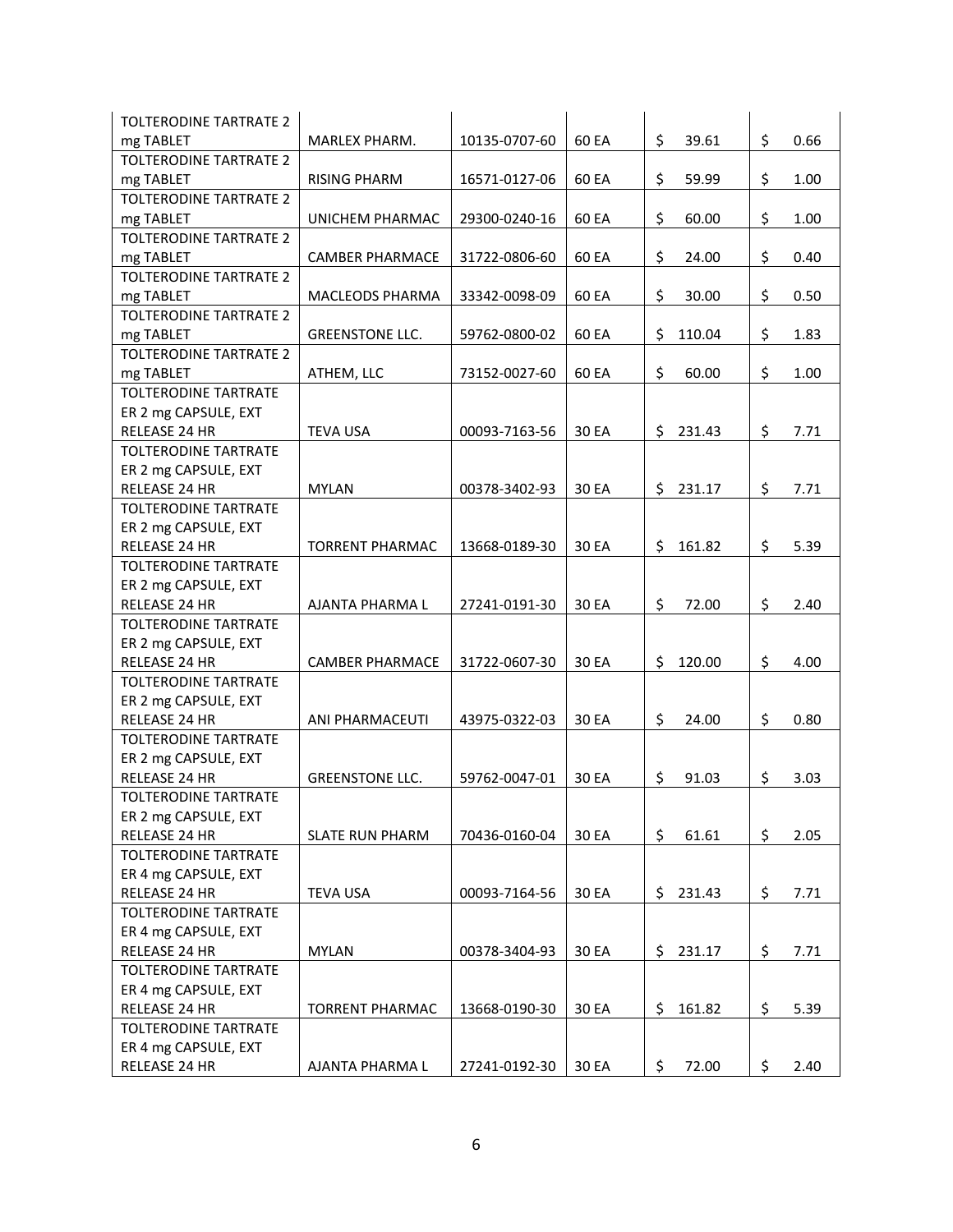| TOLTERODINE TARTRATE                         |                        |               |       |              |             |
|----------------------------------------------|------------------------|---------------|-------|--------------|-------------|
| ER 4 mg CAPSULE, EXT                         |                        |               |       |              |             |
| <b>RELEASE 24 HR</b>                         | <b>CAMBER PHARMACE</b> | 31722-0608-30 | 30 EA | \$<br>120.00 | \$<br>4.00  |
| <b>TOLTERODINE TARTRATE</b>                  |                        |               |       |              |             |
| ER 4 mg CAPSULE, EXT                         |                        |               |       |              |             |
| <b>RELEASE 24 HR</b>                         | ANI PHARMACEUTI        | 43975-0323-03 | 30 EA | \$<br>24.00  | \$<br>0.80  |
| <b>TOLTERODINE TARTRATE</b>                  |                        |               |       |              |             |
| ER 4 mg CAPSULE, EXT                         |                        |               |       |              |             |
| <b>RELEASE 24 HR</b>                         | <b>GREENSTONE LLC.</b> | 59762-0048-01 | 30 EA | \$<br>91.03  | \$<br>3.03  |
| TOLTERODINE TARTRATE                         |                        |               |       |              |             |
| ER 4 mg CAPSULE, EXT                         |                        |               |       |              |             |
| RELEASE 24 HR                                | <b>SLATE RUN PHARM</b> | 70436-0161-04 | 30 EA | \$<br>61.61  | \$<br>2.05  |
| TOVIAZ 4 mg TABLET,                          |                        |               |       |              |             |
| <b>EXTENDED RELEASE 24 HR</b>                | PFIZER US PHARM        | 00069-0242-30 | 30 EA | \$<br>451.86 | \$<br>15.06 |
| TOVIAZ 8 mg TABLET,                          |                        |               |       |              |             |
| <b>EXTENDED RELEASE 24 HR</b>                | PFIZER US PHARM        | 00069-0244-30 | 30 EA | \$<br>451.86 | \$<br>15.06 |
| <b>TROSPIUM CHLORIDE 20</b>                  |                        |               |       |              |             |
| mg TABLET                                    | PERRIGO/PADAGIS        | 00574-0145-60 | 60 EA | \$<br>57.13  | \$<br>0.95  |
| <b>TROSPIUM CHLORIDE 20</b>                  |                        |               |       |              |             |
| mg TABLET                                    | <b>MAJOR PHARMACEU</b> | 00904-7059-52 | 60 EA | \$<br>29.83  | \$<br>0.50  |
| TROSPIUM CHLORIDE 20                         |                        |               |       |              |             |
| mg TABLET                                    | AVET PHARMACEUT        | 23155-0530-06 | 60 EA | \$<br>31.20  | \$<br>0.52  |
| TROSPIUM CHLORIDE 20                         |                        |               |       |              |             |
| mg TABLET                                    | <b>APOTEX CORP</b>     | 60505-3454-06 | 60 EA | \$<br>57.13  | \$<br>0.95  |
| TROSPIUM CHLORIDE 20                         |                        |               |       |              |             |
| mg TABLET                                    | <b>GLENMARK PHARMA</b> | 68462-0461-60 | 60 EA | \$<br>57.13  | \$<br>0.95  |
| TROSPIUM CHLORIDE 20                         |                        |               |       |              |             |
| mg TABLET                                    | CIPLA USA, INC.        | 69097-0912-03 | 60 EA | \$<br>57.13  | \$<br>0.95  |
| TROSPIUM CHLORIDE 20                         |                        |               |       |              |             |
| mg TABLET                                    | <b>EXELAN PHARMACE</b> | 76282-0336-60 | 60 EA | \$<br>24.91  | \$<br>0.42  |
| <b>TROSPIUM CHLORIDE ER</b>                  |                        |               |       |              |             |
| 60 mg CAPSULE, EXT                           |                        |               |       |              |             |
| RELEASE 24 HR                                | PERRIGO/PADAGIS        | 00574-0118-30 | 30 EA | \$<br>194.02 | \$<br>6.47  |
| <b>TROSPIUM CHLORIDE ER</b>                  |                        |               |       |              |             |
| 60 mg CAPSULE, EXT                           |                        |               |       |              |             |
| RELEASE 24 HR                                | ACTAVIS/TEVA           | 00591-3636-30 | 30 EA | \$194.02     | \$<br>6.47  |
| <b>TROSPIUM CHLORIDE ER</b>                  |                        |               |       |              |             |
| 60 mg CAPSULE, EXT                           |                        |               |       |              |             |
| RELEASE 24 HR                                | <b>BUREL PHARMACEU</b> | 35573-0446-30 | 30 EA | \$<br>155.02 | \$<br>5.17  |
| <b>TROSPIUM CHLORIDE ER</b>                  |                        |               |       |              |             |
| 60 mg CAPSULE, EXT                           |                        |               |       |              |             |
| RELEASE 24 HR                                | <b>BLUEPOINT LABOR</b> | 68001-0427-04 | 30 EA | \$194.02     | \$<br>6.47  |
| <b>TROSPIUM CHLORIDE ER</b>                  |                        |               |       |              |             |
| 60 mg CAPSULE, EXT                           |                        |               |       |              |             |
| RELEASE 24 HR<br><b>TROSPIUM CHLORIDE ER</b> | <b>GRANULES PHARMA</b> | 70010-0027-03 | 30 EA | \$<br>155.02 | \$<br>5.17  |
| 60 mg CAPSULE, EXT                           |                        |               |       |              |             |
| RELEASE 24 HR                                | SLATE RUN PHARM        | 70436-0174-04 | 30 EA | \$<br>155.02 | 5.17<br>\$  |
|                                              | ASTELLAS PHARMA        |               | 30 EA | \$<br>462.61 | \$          |
| VESICARE 10 mg TABLET                        |                        | 51248-0151-01 |       |              | 15.42       |
| <b>VESICARE 5 mg TABLET</b>                  | ASTELLAS PHARMA        | 51248-0150-01 | 30 EA | \$<br>462.61 | \$<br>15.42 |